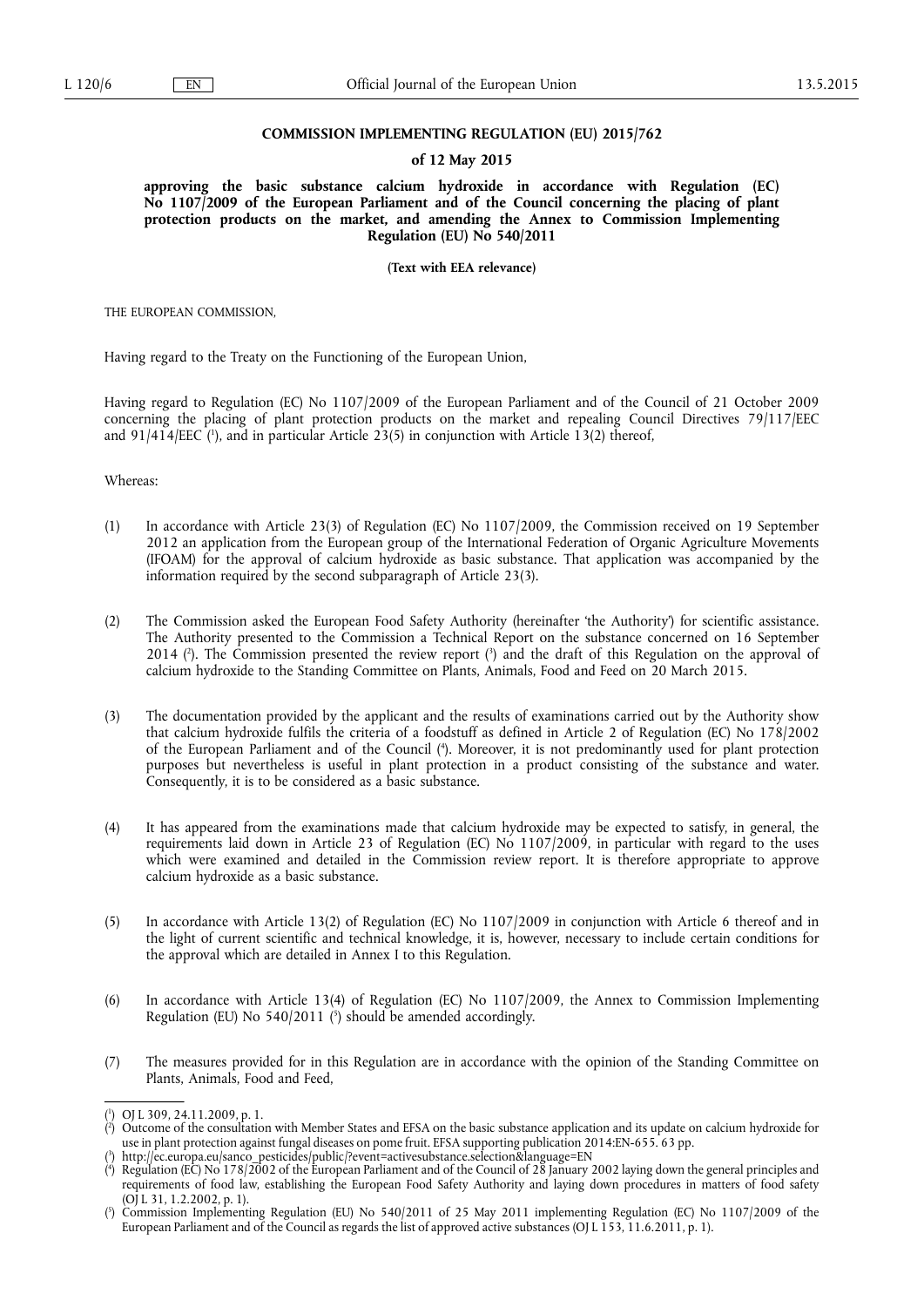HAS ADOPTED THIS REGULATION:

# *Article 1*

## **Approval of a basic substance**

The substance calcium hydroxide as specified in Annex I is approved as basic substance subject to the conditions laid down in that Annex.

### *Article 2*

## **Amendments to Implementing Regulation (EU) No 540/2011**

Part C of the Annex to Implementing Regulation (EU) No 540/2011 is amended in accordance with Annex II to this Regulation.

### *Article 3*

## **Entry into force and date of application**

This Regulation shall enter into force on the twentieth day following that of its publication in the *Official Journal of the European Union*.

It shall apply from 1 July 2015.

This Regulation shall be binding in its entirety and directly applicable in all Member States.

Done at Brussels, 12 May 2015.

*For the Commission The President*  Jean-Claude JUNCKER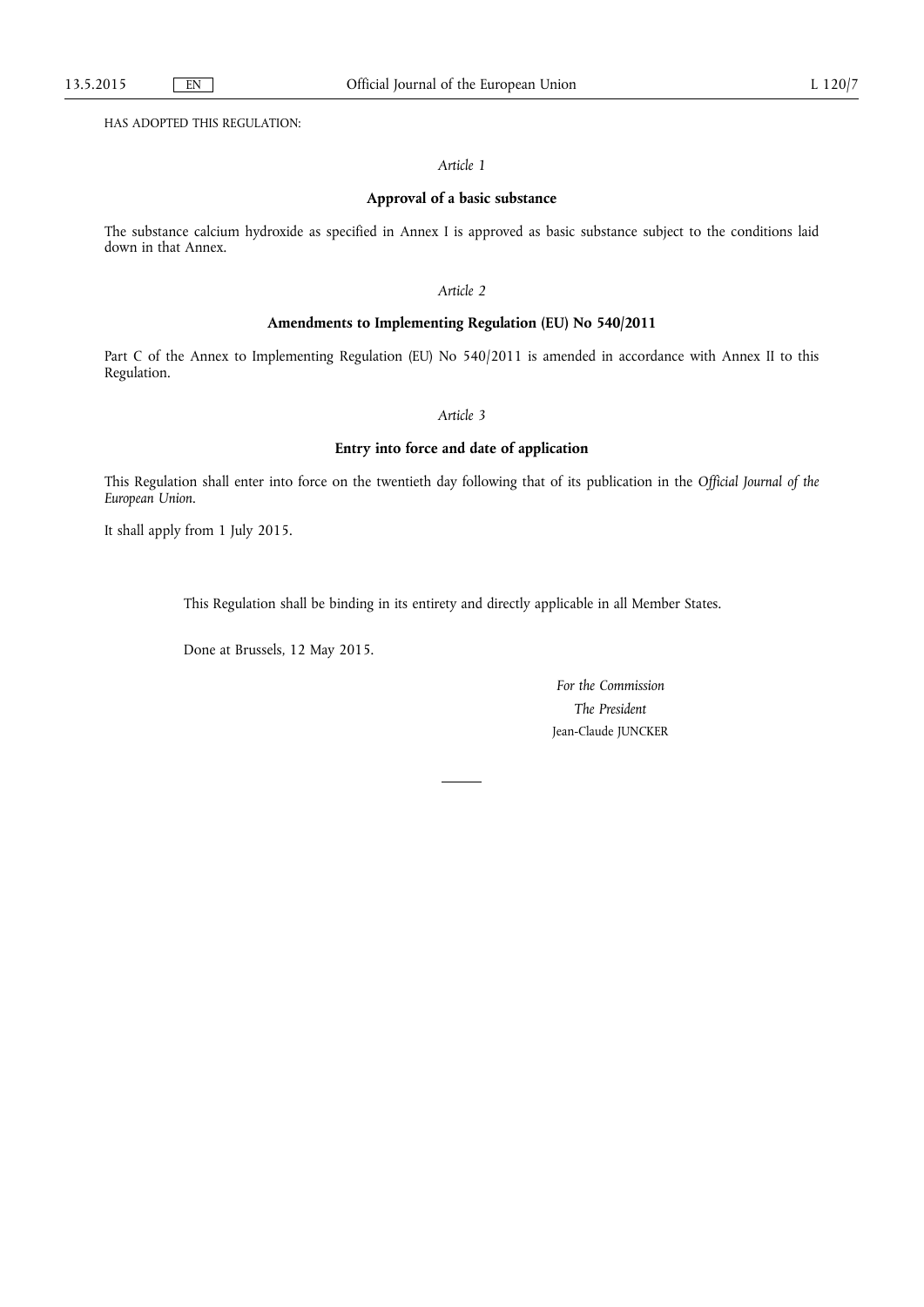| Common Name, Identifica-<br>tion Numbers | <b>IUPAC</b> Name | Purity $(1)$                                                                                                                                                                                                                                               | Date of approval | Specific provisions                                                                                                                                                                                                                                                                                                             |
|------------------------------------------|-------------------|------------------------------------------------------------------------------------------------------------------------------------------------------------------------------------------------------------------------------------------------------------|------------------|---------------------------------------------------------------------------------------------------------------------------------------------------------------------------------------------------------------------------------------------------------------------------------------------------------------------------------|
| Calcium Hydroxide<br>CAS No 1305-62-0    | Calcium Hydroxide | 920 $g/kg$<br>Food grade<br>The following impurities are of toxicological concern<br>and must not exceed the levels below (expressed in<br>mg/kg on dry matter):<br>Barium 300 mg/kg<br>Fluoride 50 mg/kg<br>Arsenic $3$ mg/kg<br>Lead $2 \text{ mg/kg}$ . | 1 July 2015      | Calcium hydroxide shall be used in accordance with<br>the specific conditions included in the conclusions of<br>the review report on Calcium Hydroxide<br>(SANCO/10148/2015) and in particular Appendices I<br>and II thereof, as finalised in the Standing Committee<br>on Plants, Animals, Food and Feed on 20 March<br>2015. |

*ANNEX I* 

( 1) Further details on identity, specification and manner of use of basic substance are provided in the review report.

13.5.2015

 $L$  120/8  $\,$ 

 $\boxed{\phantom{000} \text{EM}}$